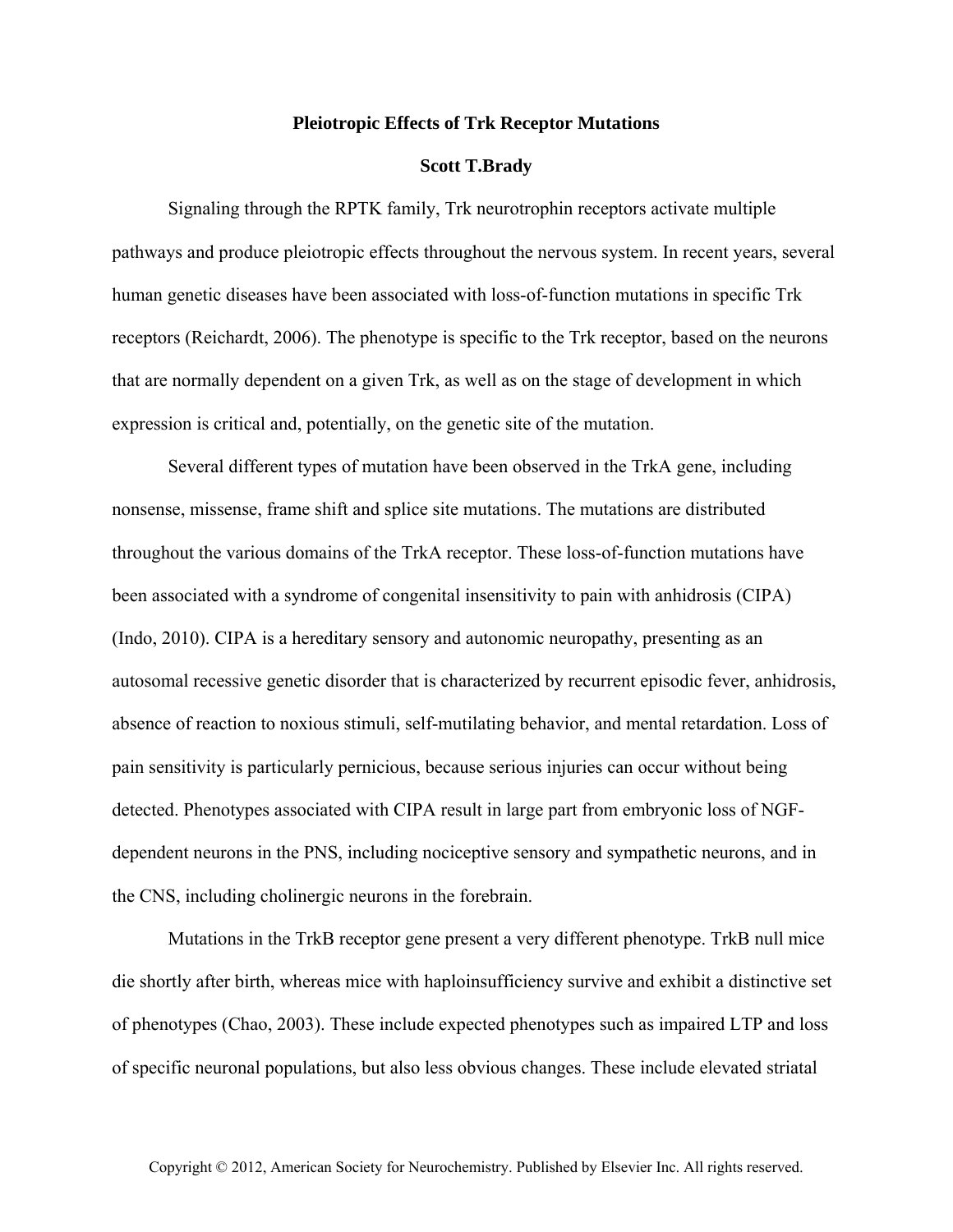dopamine, loss of mechanosensitivity, and obesity. These mouse phenotypes are consistent with human disease. For example, a dominant mutation in TrkB (Y722C) that impairs TrkB kinase signaling has been described in a patient with severe hyperphagic obesity and severe impairments in nociception, learning and memory (Yeo et al., 2004). Interestingly, point mutations in specific signaling motifs of TrkB can lead to different phenotypes. Thus, the Y816F mutation abolishes signaling through the PLC $\gamma$ 1 pathway (Ch. 25), leading to reductions in synaptic plasticity, but not affecting neuronal survival or the set of transcription responses that are mediated by the Ras/MAPK and PI3K pathways, because these are activated by a different domain (Minichiello, 2009) (see Figure 26-9A). Knowledge of the molecular architecture of the Trk receptors and delineation of distinct signaling modalities provide a molecular basis for understanding the phenotypes of mutations in mouse and human.

## **References**

Chao, 2003 M.V. Chao, Neurotrophins and their receptors: A convergence point for many signalling pathways. [Review]. Nature Reviews Neuroscience. 4 (4) (2003) 299–309. Indo, 2010 Y. Indo, Nerve growth factor, pain, itch and inflammation: Lessons from congenital insensitivity to pain with anhidrosis. Expert Review of Neurotherapeutics. 10 (11) (2010) 1707– 1724.

Minichiello, 2009 L. Minichiello, TrkB signalling pathways in LTP and learning. Nature Reviews Neuroscience. 10 (12) (2009) 850–860.

Reichardt, 2006 L.F. Reichardt, Neurotrophin-regulated signalling pathways. Philosophical Transactions of the Royal Society of London. Series B, Biological Sciences. 361 (1473) (2006) 1545–1564.

Yeo et al., 2004 G.S. Yeo, C.C. Connie Hung, J. Rochford, J. Keogh, J. Gray, S.